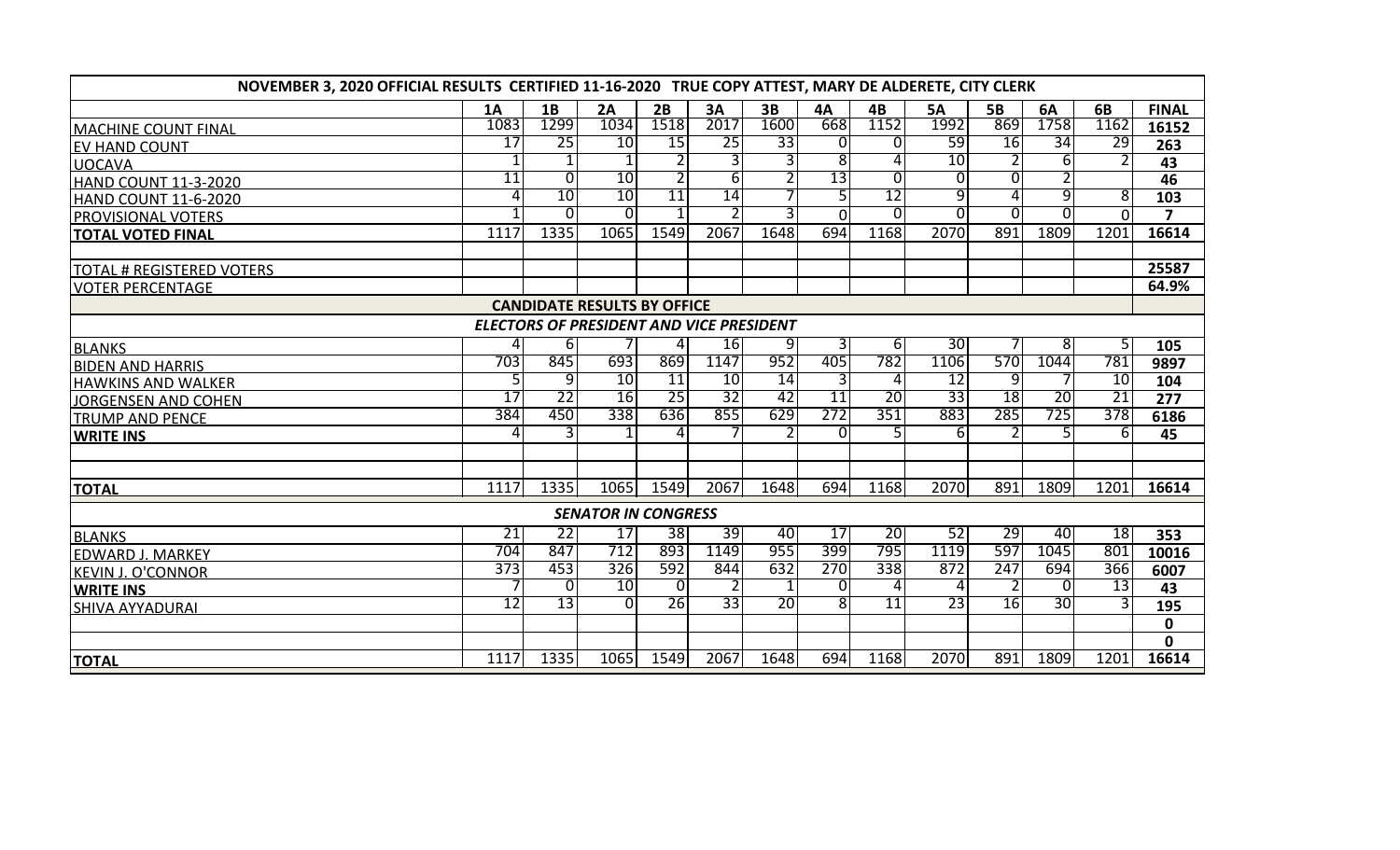| <b>REPRESENTATIVE IN CONGRESS THIRD DISTRICT</b> |                                                         |          |                 |                |          |      |              |                 |                 |                 |                |                 |                |
|--------------------------------------------------|---------------------------------------------------------|----------|-----------------|----------------|----------|------|--------------|-----------------|-----------------|-----------------|----------------|-----------------|----------------|
| <b>BLANKS</b>                                    | 197                                                     | 266      | 175             | 355            | 515      | 412  | 168          | 208             | 546             | 156             | 419            | 211             | 3628           |
| <b>LORI LOUREIRO TRAHAN</b>                      | 888                                                     | 1043     | 870             | 1151           | 1513     | 1205 | 505          | 939             | 1482            | 710             | 1333           | 957             | 12596          |
| <b>WRITE INS</b>                                 | 28                                                      | 24       | 19              | 36             | 34       | 28   | 19           | $\overline{21}$ | $\overline{33}$ | $\overline{24}$ | 54             | $\overline{33}$ | 353            |
| <b>SHIVA AYYADURAI</b>                           | 4                                                       |          | 1 <sup>1</sup>  |                |          | 3    |              | $\Omega$        | 9               | 1               | 3              | $\Omega$        | 37             |
|                                                  |                                                         |          |                 |                |          |      |              |                 |                 |                 |                |                 | $\mathbf 0$    |
|                                                  |                                                         |          |                 |                |          |      |              |                 |                 |                 |                |                 | $\mathbf{0}$   |
| <b>TOTAL</b>                                     | 1117                                                    | 1335     | 1065            | 1549           | 2067     | 1648 | 694          | 1168            | 2070            | 891             | 1809           | 1201            | 16614          |
| <b>COUNCILLOR SEVENTH DISTRICT</b>               |                                                         |          |                 |                |          |      |              |                 |                 |                 |                |                 |                |
| <b>BLANKS</b>                                    | 232                                                     | 318      | 229             | 410            | 614      | 477  | 199          | 252             | 665             | 182             | 479            | 249             | 4306           |
| PAUL M. DEPALO                                   | 856                                                     | 998      | 826             | 1107           | 1424     | 1149 | 477          | 893             | 1368            | 692             | 1289           | 926             | 12005          |
| <b>WRITE INS</b>                                 | $\overline{28}$                                         | 18       | 10              | 32             | 29       | 22   | 18           | 23              | $\overline{37}$ | $\overline{17}$ | 41             | 26              | 301            |
| <b>PETER STEFAN</b>                              |                                                         |          | $\overline{0}$  | $\overline{0}$ | $\Omega$ | 0    | <sup>0</sup> | $\overline{0}$  | $\overline{0}$  | $\overline{0}$  | $\overline{0}$ | $\Omega$        | $\overline{2}$ |
|                                                  |                                                         |          |                 |                |          |      |              |                 |                 |                 |                |                 | $\mathbf 0$    |
|                                                  |                                                         |          |                 |                |          |      |              |                 |                 |                 |                |                 | $\mathbf{0}$   |
| <b>TOTAL</b>                                     | 1117                                                    | 1335     | 1065            | 1549           | 2067     | 1648 | 694          | 1168            | 2070            | 891             | 1809           | 1201            | 16614          |
|                                                  | SENATOR IN GENERAL COURT WORCESTER & MIDDLESEX DISTRICT |          |                 |                |          |      |              |                 |                 |                 |                |                 |                |
| <b>BLANKS</b>                                    | 24                                                      | 33       | 30 <sub>1</sub> | 46             | 59       | 43   | 26           | 34              | 56              | 31              | 59             | 33              | 474            |
| <b>DEAN A. TRAN</b>                              | 518                                                     | 589      | 463             | 767            | 1046     | 817  | 341          | 493             | 1064            | 374             | 902            | 499             | 7873           |
| <b>JOHN J. CRONIN</b>                            | 570                                                     | 711      | 572             | 736            | 959      | 785  | 327          | 641             | 948             | 486             | 848            | 669             | 8252           |
| <b>WRITE INS</b>                                 | 5.                                                      |          | ΩI              | $\Omega$       | 3        | 3    | $\Omega$     | $\Omega$        |                 | $\Omega$        | 0              | $\Omega$        | 15             |
|                                                  |                                                         |          |                 |                |          |      |              |                 |                 |                 |                |                 | $\mathbf 0$    |
|                                                  |                                                         |          |                 |                |          |      |              |                 |                 |                 |                |                 | $\mathbf 0$    |
|                                                  |                                                         |          |                 |                |          |      |              |                 |                 |                 |                |                 | 0              |
| <b>TOTAL</b>                                     | 1117                                                    | 1335     | 1065            | 1549           | 2067     | 1648 | 694          | 1168            | 2070            | 891             | 1809           | 1201            | 16614          |
| REPRESENTATIVE IN GENERAL COURT                  |                                                         |          |                 |                |          |      |              |                 |                 |                 |                |                 |                |
| <b>BLANKS</b>                                    | 32                                                      | 40       | 43              | 63             | 60       | 68   | 32           | 35              | 85              | 33              | 73             | 43              | 607            |
| <b>GLENN C. FOSSA</b>                            | 464                                                     | 539      | 401             | 693            | 966      | 722  | 289          | 385             | 1014            | 315             | 822            | 448             | 7058           |
| MICHAEL P. KUSHMEREK                             | 618                                                     | 756      | 621             | 793            | 1036     | 856  | 373          | 748             | 970             | 541             | 912            | 709             | 8933           |
| <b>WRITE INS</b>                                 | 3                                                       | $\Omega$ | $\Omega$        | $\overline{0}$ |          |      | $\Omega$     | $\Omega$        |                 |                 |                |                 | 16             |
|                                                  |                                                         |          |                 |                |          |      |              |                 |                 |                 |                |                 | $\mathbf 0$    |
|                                                  |                                                         |          |                 |                |          |      |              |                 |                 |                 |                |                 | $\mathbf 0$    |
|                                                  |                                                         |          |                 |                |          |      |              |                 |                 |                 |                |                 | $\mathbf{0}$   |
| <b>TOTAL</b>                                     | 1117                                                    | 1335     | 1065            | 1549           | 2067     | 1648 | 694          | 1168            | 2070            | 891             | 1809           | 1201            | 16614          |